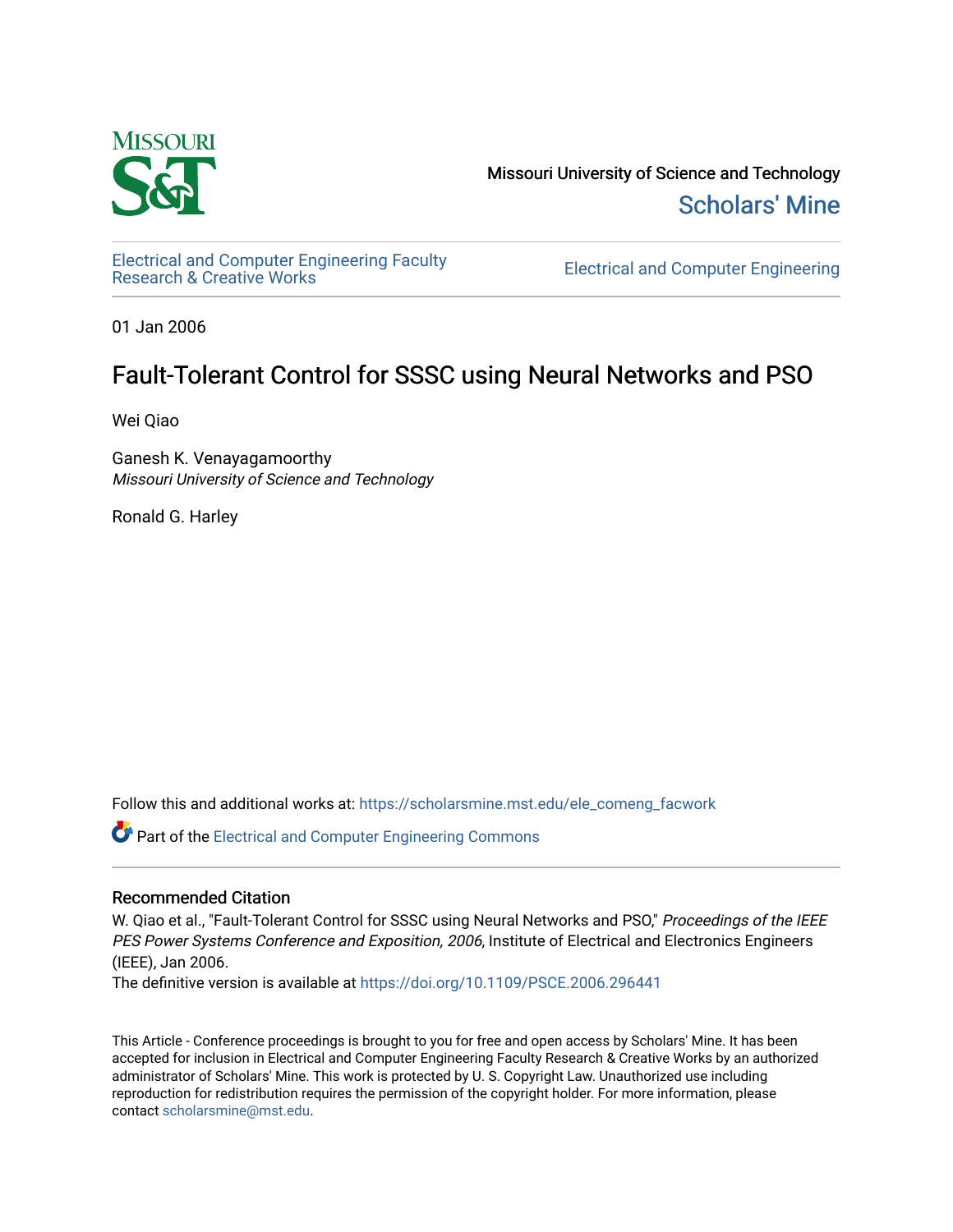# Fault-Tolerant Control for SSSC Using Neural Networks and PSO

Wei Qiao, *Student Member, IEEE*, Ronald G. Harley, *Fellow, IEEE*, and Ganesh K. Venayagamoorthy, *Senior Member, IEEE*

*Abstract***-- This paper presents a fault-tolerant indirect adaptive neuro-controller (FTNC) for controlling a static synchronous series compensator (SSSC), which is connected to a power network. The FTNC consists of a sensor evaluation and restoration scheme (SERS), a radial basis function neuroidentifier (RBFNI) and a radial basis function neuro-controller (RBFNC). The SERS is designed using the auto-associative neural networks (auto-encoder) and the particle swarm optimizer (PSO). This FTNC is able to provide efficient control to the SSSC when single or multiple crucial sensor measurements are unavailable. The validity of the proposed FTNC model is examined by simulations in PSCAD/EMTDC environment.** 

*Index Terms***--Fault-tolerant control, neural networks, particle swarm optimization, static synchronous series compensator** 

#### I. INTRODUCTION

THE static synchronous series compensator (SSSC), using a THE static synchronous series compensator (SSSC), using a voltage source converter to inject a controllable voltage in quadrature with the line current of a power system, belongs to the family of flexible ac transmission system (FACTS) devices. It is able to rapidly provide both capacitive and inductive impedance compensation independent of the line current [1]. By coupling an additional energy storage system to the dc terminal, the SSSC can also provide simultaneous active power compensation, which further enhances its capability in power flow control, power oscillation damping and transient stability [1]-[3].

In terms of the control objectives, various control schemes, based on the conventional linear PI controllers, have been designed for the internal control of the SSSC [3]-[6]. In a previous work [6], the authors proposed a model reference indirect adaptive neuro-controller for the internal control of an SSSC. This neuro-controller was shown improved transient performance over the conventional linear PI controllers (CONVC).

However, control of nonlinear plants in power systems relies

on the availability and the quality of sensor measurements. Measurements can be corrupted or interrupted due to sensor failure, broken or bad connections, bad communication, or malfunction of some hardware or software (these are referred as missing sensor measurements in this paper). If some sensors fail to provide the correct information, the controllers cannot guarantee the correct control behavior for the plant based on the faulty input data. Therefore, fault-tolerant measurements are an essential requirement for system control.

For many systems, certain degrees of redundancy are present among the data collected from various sensors. If the degree of redundancy is sufficiently high, the readings from one or more missing sensors may be able to be accurately restored from those remaining healthy sensor readings. Conventional methods in recovering missing sensor data are based on the analysis of the system model, e.g., the state estimation methods. The drawbacks of these methods have been discussed in [7], [8].

In a previous work [9], the authors proposed a faulttolerant P-Q decoupled control scheme (FTCS) for an SSSC. This FTCS contains a suitably designed sensor evaluation and (missing sensor) restoration scheme (SERS) cascaded with a P-Q decoupled control scheme using conventional linear PI controllers. A brief review on fault-tolerant control was also given in [9].

This paper proposes a fault-tolerant indirect adaptive neuro-controller (FTNC) for the internal control of an SSSC connected a power network. This FTNC contains a SERS cascaded with a radial basis function neuro-identifier (RBFNI) and a radial basis function neuro-controller (RBFNC), as shown in Fig. 1. The RBFNI is trained to provide a dynamic predictive plant model at all times; this plant model is then used for training the RBFNC; the RBFNC in turn generates the control signals to drive the outputs of the actual plant to the desired values [6]. The SERS is used to evaluate the integrity of the crucial sensor measurements that determine the behaviors of the RBFNI and the RBFNC. If one or more sensors are missing, the SERS searches in its input space for the optimal estimates of the missing data. The restored values of the missing data from the SERS, together with the remaining data read directly from the healthy sensors, provide a set of complete inputs to the RBFNI and the RBFNC. This guarantees a fault-tolerant control for the SSSC. Simulation studies are carried out with single and multiple time varying current sensors missing in order to evaluate the performance of the proposed FTNC scheme.

This work was supported in part by the National Science Foundation, Washington, DC, USA, under grant ECS 0400657 and the Duke Power Company, Charlotte, North Carolina, USA.

Wei Qiao and Ronald G. Harley are with the Intelligent Power Infrastructure Consortium (IPIC) in the School of Electrical and Computer Engineering, Georgia Institute of Technology, Atlanta, GA 30332-0250 USA (e-mail: {weiqiao, rharley}@ece.gatech.edu). Ronald G. Harley is also a professor emeritus at the University of KwaZulu-Natal, Durban, South Africa.

Ganesh K. Venayagamoorthy is with the Real-Time Power and Intelligent Systems Laboratory in the Department of Electrical and Computer Engineering, University of Missouri-Rolla, Rolla, MO 65409-0249 USA (email: gkumar@ieee.org).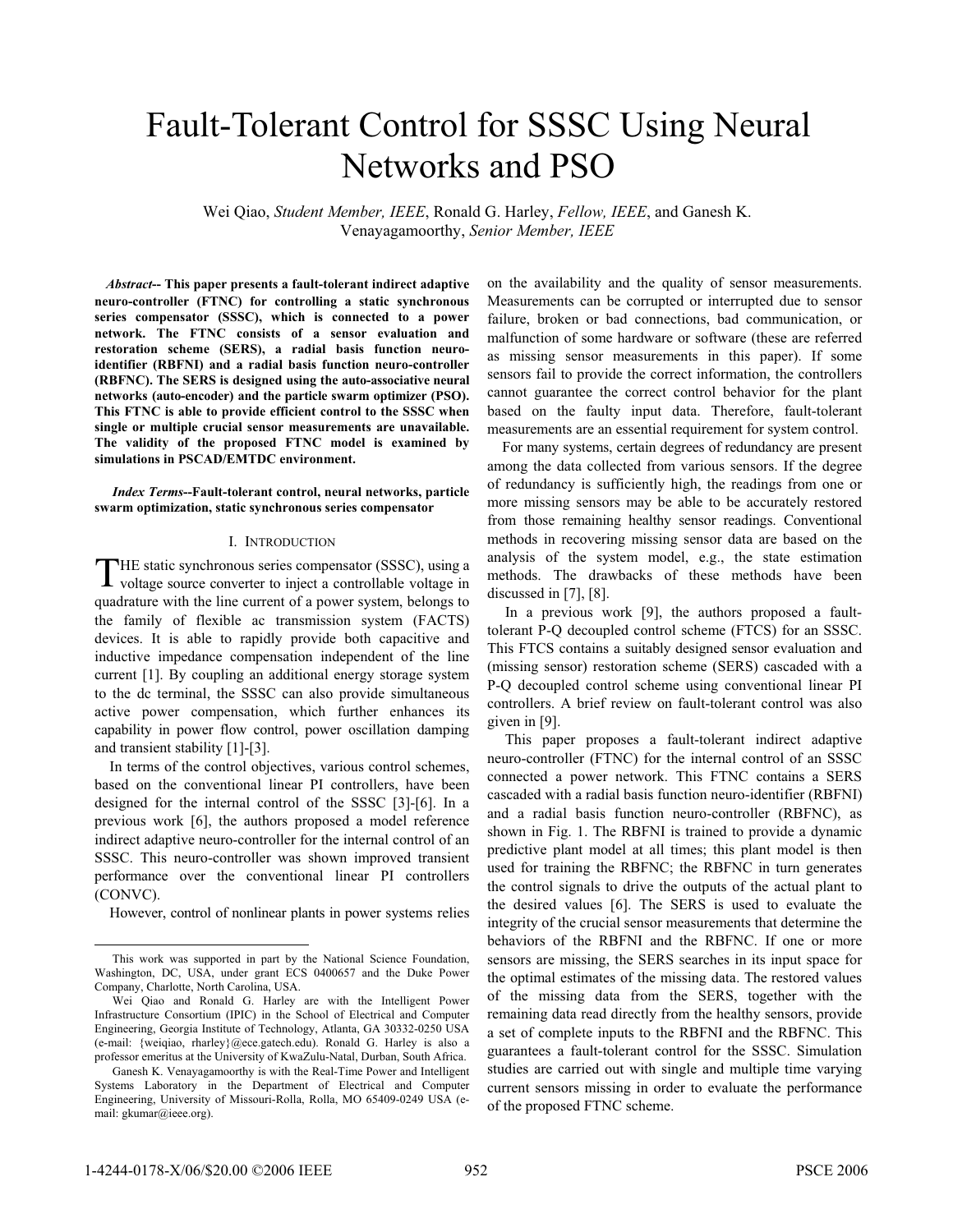

Fig. 1. Schematic diagram of the fault-tolerant indirect adaptive neuro-controller (FTNC) connected to the plant:  $R^* = [Q^*, P^*], Y^* = [i_q^*, i_d^*], U = [v_{eq}, v_{eq}]$  $v_{cd}$ ],  $Y = [i_q, i_d]$ ,  $Y_R = [i_{qR}, i_{dR}]$ ,  $\hat{Y} = [\hat{i}_q, \hat{i}_d]$ ,  $I = [i_a, i_b, i_c]$ ,  $V = [v_{ca}, v_{cb}, v_{cc}]$ , and  $I_r = [i_{ra}, i_{rb}, i_{rc}]$ . SRRFT means synchronously rotating reference frame transformation.

#### II. SSSC AND POWER NETWORK MODEL

Figure 2 illustrates an SSSC with its internal controllers connected to a 160 MVA, 15 kV (L-L) single machine infinite bus (SMIB) power system [6]. The three three-phase transmission lines represent the different loops between the generator bus and the infinite bus. The SSSC is located at the receiving end of line 3. The system is simulated in PSCAD/EMTC environment.



÷ 2 ¦  $2^+$ ∑ *p s* PRBS+ $\overline{V_{cgS}}$ 

reactive power at the receiving end of line 3.



module to drive the GTO thyristors of the inverter. The main objective of this SSSC is to control the transmitted real and

Fig. 3. *P*-*Q* decoupled control scheme for SSSC

#### III. FAULT-TOLERANT INDIRECT ADAPTIVE NEURO-**CONTROLLER**

#### *A. Overall Structure*

A schematic diagram of the proposed FTNC connected to the plant (the dash-line block in Fig. 3) is shown in Fig. 1. It contains a SERS [9], a RBFNI and a RBFNC. The plant inputs and outputs are  $U = [v_{cq}, v_{cd}]$  and  $Y = [i_q, i_d]$ , respectively. In this paper,  $i_d$  and  $i_q$  are two crucial variables to determine the behavior of the RBFNI and the RBFNC. These two *d*-axis and *q*-axis currents are calculated from the threephase currents  $i_a$ ,  $i_b$ , and  $i_c$  ( $I = [i_a, i_b, i_c]$ ) of line 3 (Fig. 2), which are variables measured by the metering current transformers (called current sensors hereafter). The vector  $V =$  $[v_{ca}, v_{cb}, v_{cc}]$ , consists of the three-phase ac-side injected voltages of the SSSC, measured by the metering potential transformers (called voltage sensors hereafter). The vector  $I_r$  =  $[i_{ra}, i_{rb}, i_{rc}]$ , measured by other current sensors, consists of the three-phase currents flowing from the infinite bus into the

Fig. 2. SSSC in a SMIB power system

A *P*-*Q* decoupled power flow control scheme for SSSC as described in [6] is shown in Fig. 3.  $P^*$  and  $Q^*$  are desired reference values of the transmitted real power and reactive power at the receiving end of line 3, which are used to determine the reference values of  $d$ -axis component  $i_d^*$  and  $q$ axis component  $i_q^*$  of the line current at the SSSC ac terminal. The instantaneous three-phase currents of line 3 are sampled and transformed into  $d$ -axis and  $q$ -axis components  $i_d$  and  $i_q$ by applying the synchronously rotating reference frame transformation (SRRFT). The actual *d*-*q* current signals are compared with the corresponding reference signals to generate the *d*-axis and *q*-axis current deviations, respectively, which are then passed through two PI controllers ( $PI<sub>d</sub>$  and  $PI<sub>q</sub>$ , called CONVC). The outputs of the PI controllers in turn determine the modulation index and phase shift applied to the PWM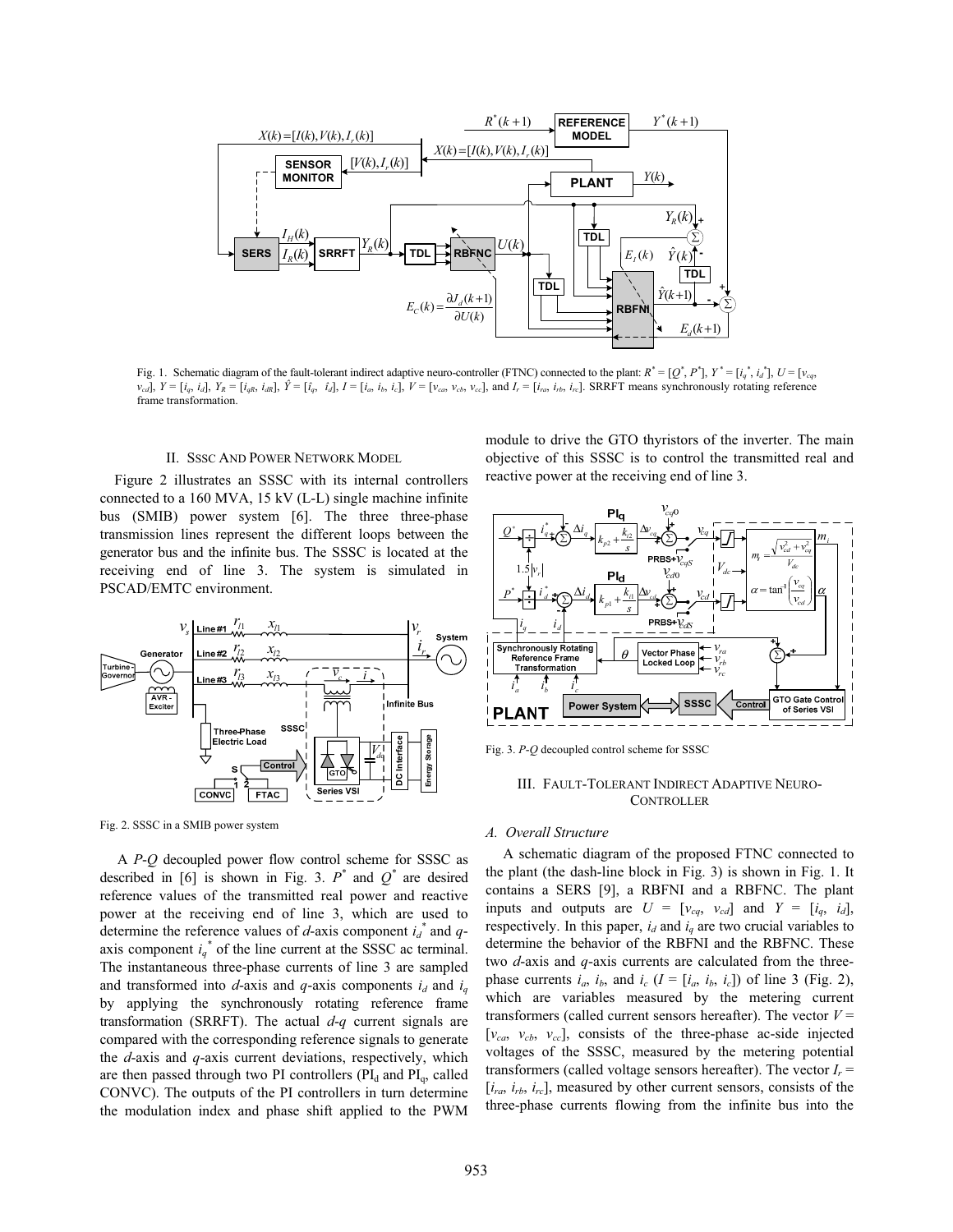system. These two vectors, *V* and *Ir*, are irrelevant to the performances of the RBFNI and RBFNC and used to build the correlations with the variables in the vector *I*. Therefore, missing any measurement in the vector  $V$  or the vector  $I_r$  is not taken into account in this paper. The SERS only works under the condition that  $v_{ca}$ ,  $v_{cb}$ ,  $v_{cc}$  and  $i_{ra}$ ,  $i_{rb}$ ,  $i_{rc}$  are all available. This condition is determined by a sensor monitor. In practice, the sensor monitor can be designed by using the following relationships. During balanced operation, *vca*, *vcb*, *vcc*, and *ira*, *irb*, *irc*, should approximately satisfy the following equations.

$$
v_{ca} + v_{cb} + v_{cc} = 0
$$
  
\n
$$
i_{ra} + i_{rb} + i_{rc} = 0
$$
 (1)

If the system is under balanced operating conditions but the above relationships conflict, it indicates that one or more sensors are lost.

The SERS only evaluates the integrity of the crucial vector *I*. If the SERS identifies that one or more current sensors are missing, it is responsible for restoring all missing sensors. The output vector of the SERS, *IR*, contains the restored sensor data; but  $I_H$ , contains other healthy sensor readings in the vector *I*. The variables,  $[I_R, I_H]$ , are transformed into the *d*-axis and *q*-axis current components,  $Y_R = [i_{qR}, i_{dR}]$ , by applying the SRRFT. In this paper, missing any of the three currents *ia*, *ib* and  $i_c$  results in the loss of both  $i_d$  and  $i_q$ . Therefore, the calculated currents  $i_{dR}$  and  $i_{qR}$  from the SRRFT block, by using the restored currents from the SERS, are then used by the RBFNI and the RBFNC as the estimated actual plant outputs for continuous on-line identification and control. If there is no sensor missing, the vector  $Y_R$  is exactly same as the actual plant output vector *Y*.

#### *B. Design of RBFNI and RBFNC*

The RBFNI and RBFNC are each a three-layer RBF network with the Gaussian density function as the activation functions in the hidden layer. The overall input-output mapping for the RBF network,  $\hat{f}$ :  $X \in R^n \to Y \in R^m$  is

$$
\hat{y}_i = b_i + \sum_{j=1}^h v_{ji} \exp\left(-\frac{\left\|x - C_j\right\|^2}{\beta_j^2}\right)
$$
 (3)

where *x* is the input vector,  $C_j \in R^n$  is the center of the *j*<sup>th</sup> RBF units in the hidden layer, *h* is the number of RBF units, *bi* and  $v_{ij}$  are the bias term and the weight between hidden and output layers respectively, and  $\hat{y}_i$  is the  $i^{\text{th}}$  output.

 The RBFNI is used to provide a dynamic predictive plant model at all times. This model is then used for training the RBFNC. The plant inputs  $U = [v_{cq}, v_{cd}]$  and outputs  $Y_R = [i_{qR},$  $i_{dR}$ ] at time  $k$ ,  $k$ -1 and  $k$ -2 are fed into the RBFNI to estimate the plant output  $\hat{Y} = [\hat{i}_a, \hat{i}_d]$  at time  $k+1$ . The difference between the actual output vector *Y* and the estimated output vector  $\hat{Y}$  at time *k* forms the error vector  $E_1(k)$ , which is then used to train the RBFNI before the next sampling instant. The reference model utilizes the reference inputs  $R^*$  to generate the desired plant outputs *Y \** at each time step, which are used to guide the plant outputs  $Y = [i_q, i_d]$  to a desired steady state set point. In this paper,  $R^* = [Q^*, P^*]$  are used as the reference inputs;

thereby  $Y^*$  are calculated to be the constant values  $[i_q^*, i_d^*]$  at each time step. The RBFNC is used to replace two conventional PI controllers ( $PI<sub>d</sub>$  and  $PI<sub>q</sub>$ ) in Fig. 3. The inputs of the RBFNC are the plant outputs at time *k*-1, *k*-2 and *k*-3. It in turn generates the control signals as the plant inputs in order to drive the plant outputs to the desired values. The detailed design and training process for the RBFNI and RBFNC has been discussed in [6].

#### *C. Missing Sensor Restoration Algorithm (MSR)*

Figure 4 shows the structure of a MSR block [7], [8]. It consists of a dynamic auto-associative neural network (autoencoder) and a particle swarm optimizer (PSO).



Fig. 4. Overall structure of MSR: (a) Training phase of the auto-encoder. (b) On-line restoration of missing sensor data.

*1) Auto-Encoder (Fig. 4(a)):* The auto-encoder is a multilayer perceptron (MLP) neural network with butterfly structure [7], [8]. It has the same number of inputs and outputs, but the number of neurons in the hidden layer is less than that of the inputs. This particular structure creates a bottleneck in the feedforward path of the auto-encoder, enabling it to capture the correlations between the redundant inputs. The inputs of the auto-encoder, *S*, consist of the vector, *X*, at the present time step as well as at the previous two time steps (*i.e.*,  $S(k) = [X(k), X(k-1), X(k-2)]$ ). The use of the timedelayed inputs enables the auto-encoder to capture the autocorrelations of each variable in its input vector *X*.

The auto-encoder is firstly trained without any missing sensor. During the training, the two PI controllers  $(PI_d, PI_q)$ are deactivated as shown in Fig. 3 and the steady state plant inputs  $v_{cgS}$  and  $v_{cdS}$  are disturbed by pseudorandom binary signals (PRBS) from an external source at each time step *k*, given by

$$
PRBS_{v_{cd}}(k) = 0.1 \cdot |v_{cds}| \cdot [rand2(k) + rand5(k) + rand5(k)]/3
$$
 (4)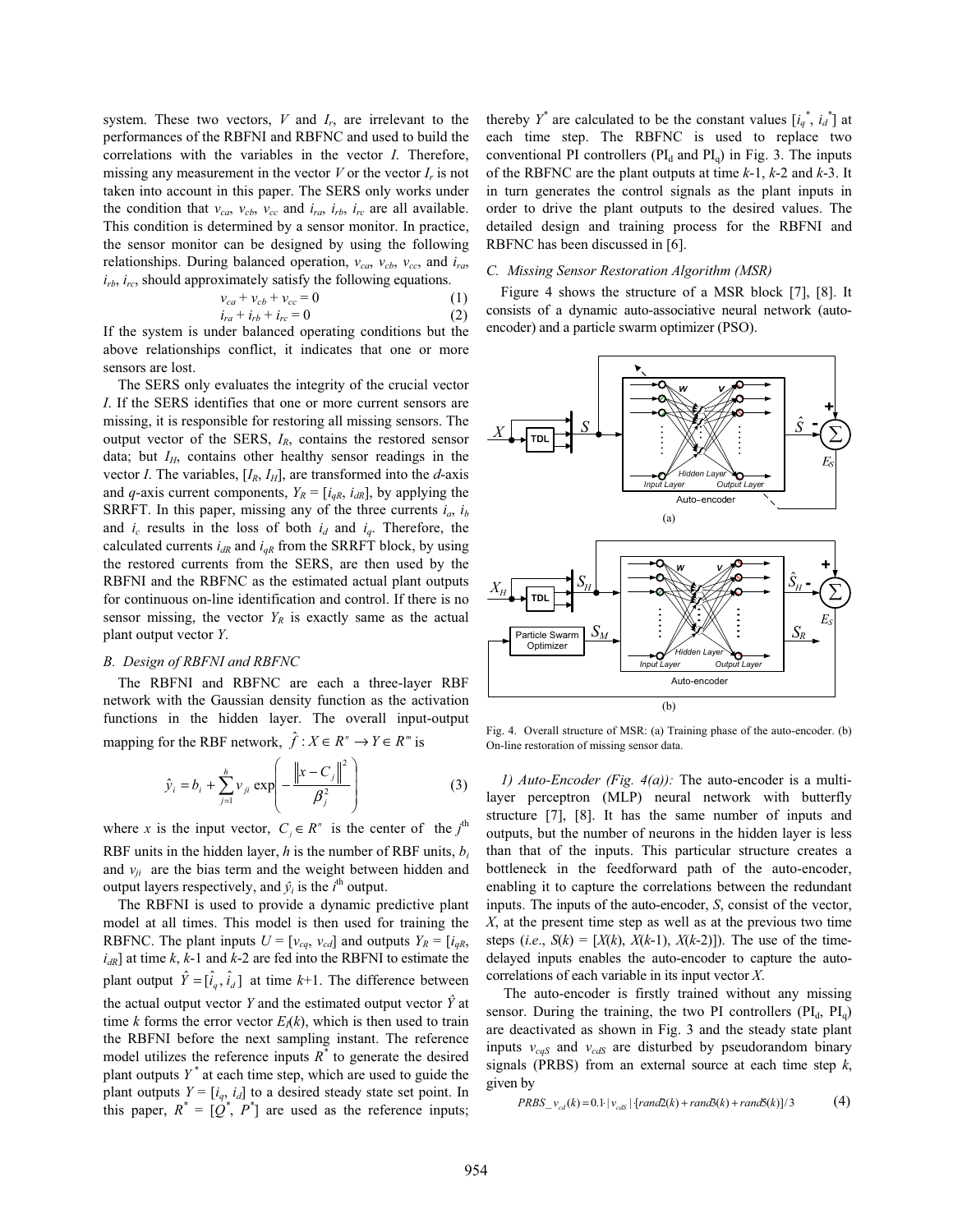$$
PRBS_{v_{eq}}(k) = 0.1 \mid v_{eqs} \mid \{ rand2(k) + rand3(k) + rand5(k) \} / 3
$$
 (5)

where *rand*2, *rand*3 and *rand*5 are uniformly distributed random numbers in [-1, 1] with frequencies 2 Hz, 3 Hz and 5 Hz, respectively;  $|v_{cdS}|$  and  $|v_{cgS}|$  are the magnitudes of  $v_{cgS}$  and  $v_{cdS}$ , respectively. By feeding forward the data through the autoencoder and adjusting its weight matrices (using backpropagation algorithm), *W* and *V*, the auto-encoder is trained to map its inputs to its outputs. The detailed description of the auto-encoder training process has been given in [9].

*2) Particle Swarm Optimizer (PSO)*: The particle swarm optimizer [10]-[12] is an evolutionary computational algorithm. It searches for the optimal solution from a population of moving particles. Each particle represents a potential solution and has a position in the problem space represented by a position vector  $x_i$ . A swarm of particles moves through the problem space, with the moving velocity of each particle represented by a velocity vector  $v_i$ . At each time step, a fitness function *f* representing a quality measure is calculated by using  $x_i$  as input. Each particle keeps track of its individual best position *xi,pbest*, which is associated with the best fitness it has achieved so far. Furthermore, the best position among all the particles obtained so far in the swarm is kept track of as *xgbest*. This information is shared by all particles. The PSO algorithm is implemented in the following iterative procedure to search for the optimal solution.

- (i) Initialize a population of particles with random positions and velocities of *M* dimensions in the problem space.
- (ii) Define a fitness measure function to evaluate the performance of each particle.
- (iii) Compare each particle's present position  $x_i$  with its  $x_{i, pbest}$ based on the fitness evaluation. If the current position  $x_i$  is better than  $x_{i, pbest}$ , then set  $x_{i, pbest} = x_i$ .
- (iv) If *xi,pbest* is updated, then compare each particle's *xi,pbest* with the swarm best position *xgbest* based on the fitness evaluation. If  $x_{i, pbest}$  is better than  $x_{gbest}$ , then set  $x_{gbest}$  = *xi,pbest*.
- (v) At iteration *k*, a new velocity for each particle is updated by

 $v_i(k+1) = w \cdot v_i(k) + c_1 \phi_1(x_{i, pbest}(k) - x_i(k))$ 

 $+ c_2 \phi_2(x_{\text{gbesf}}(k) - x_i(k))$   $i = 1, 2, \cdots, N$  (6) (vi) Based on the updated velocity, each particle then changes its position according to the following equation.

$$
x_i(k+1) = x_i(k) + v_i(k+1) \quad i = 1, 2, \cdots, N \tag{7}
$$

(vii) Repeat steps (iii)-(vi) until a criterion, usually a sufficiently good fitness or a maximum number of iterations is achieved. The final value of *xgbest* is regarded as the optimal solution of the problem.

In  $(6)$ ,  $c_1$  and  $c_2$  are positive constants representing the weighting of the acceleration terms that guide each particle toward the *individual best* and the *swarm best* positions *xi,pbest* and  $x_{gbest}$ , respectively;  $\phi_1$  and  $\phi_2$  are uniformly distributed random numbers in  $[0, 1]$ ; *w* is a positive inertia weight developed to provide better control between exploration and exploitation; *N* is the number of particles in the swarm. The velocity  $v_i$  is limited to the range  $[-v_{max}, v_{max}]$ . If the velocity violates this limit, it is set to the relevant upper- or low-bound value. The last two terms in (6) enable each particle to perform a local search around its individual best position

 $x_{i, pbest}$  and the swarm best position  $x_{ebest}$ . The first term in (6) enables each particle to perform a global search by exploring a new search space.

The multi-agent (particles) searching and information sharing mechanism in PSO enable a fast and efficient search for the optimal solution. In many cases, the PSO algorithm yields superior performance to other evolutionary computation algorithms, such as genetic algorithms. In this paper, the values of  $c_1$  and  $c_2$  in (6) are chosen as 2; the number of particles *N* is chosen as 20; the inertia constant *w* is fixed at 0.5. The fitness measure function  $f_i$  for each particle is defined as (Fig. 4 (b)):

$$
f_i = || E_S || = || S_H - \hat{S}_H(x_i) || \qquad i = 1, 2, \cdots, N
$$
 (8)

where  $S_H$  represents the healthy sensor measurements;  $\hat{S}_H$ represents the replicated healthy sensor data from the autoencoder;  $x_i = S_M$  represents the estimates of the missing sensor data. The objective of the PSO is to search for the optimal estimates of the missing sensor measurements which minimize the value of the fitness measure function.

*3) Missing Sensor Restoration (Fig. 4(b))*: It is assumed that some sensor data are missing only after the training of the autoencoder is over. As a consequence, the outputs of the autoencoder,  $\hat{S}_H$ , no longer match its inputs  $S_H$  when one or more sensor measurements are missing, and the error signal  $E<sub>S</sub>$ becomes significant. In this case, the PSO module in the feedback search loop of the MSR is activated and only the healthy sensor data  $S_H$  are fed directly into the auto-encoder. The error signal, *ES*, is then used by the PSO as a fitness signal to search the solution space for the optimal estimates of the missing sensor readings based on the correlations established by the auto-encoder between the healthy data and the missing data. In each iteration, the outputs of the PSO,  $S_M$ , which represent the estimated missing sensor data, are fed together with the healthy sensor data, through the autoencoder to reduce the error  $E<sub>S</sub>$ . Theoretically, good estimates of the missing data should drive the fitness signal from the auto-encoder to zero, indicating a perfect match. In real practice, once the error is below a pre-determined threshold value, the output of the auto-encoder,  $S_R$ , is regarded as a feasible guess.

The use of the auto-encoder does not need an explicit plant model. In addition, the PSO search algorithm is simple, fast, and efficient due to its multi-agent searching structure and information sharing mechanism. Therefore, the overall missing sensor restoration algorithm can quickly locate the optimal estimates of the readings from the missing sensors.

#### *D. Design of SERS*

The SERS in Fig. 5 consists of three parallel MSR blocks; each of them has the same structure as shown in Fig. 4 and only use one of the three current variables,  $i_a$ ,  $i_b$ , and  $i_c$ , as input. Therefore, each MSR block evaluates the status of one current sensor measurement. If any MSR block determines that the current sensor  $(i_a, i_b \text{ or } i_c)$  is missing, it will performs a one-dimensional search to restore the missing current. The variables  $i_{aR}$ ,  $i_{bR}$  and  $i_{cR}$  represent the restored sensor readings from MSR1, MSR2 and MSR3, respectively. Since a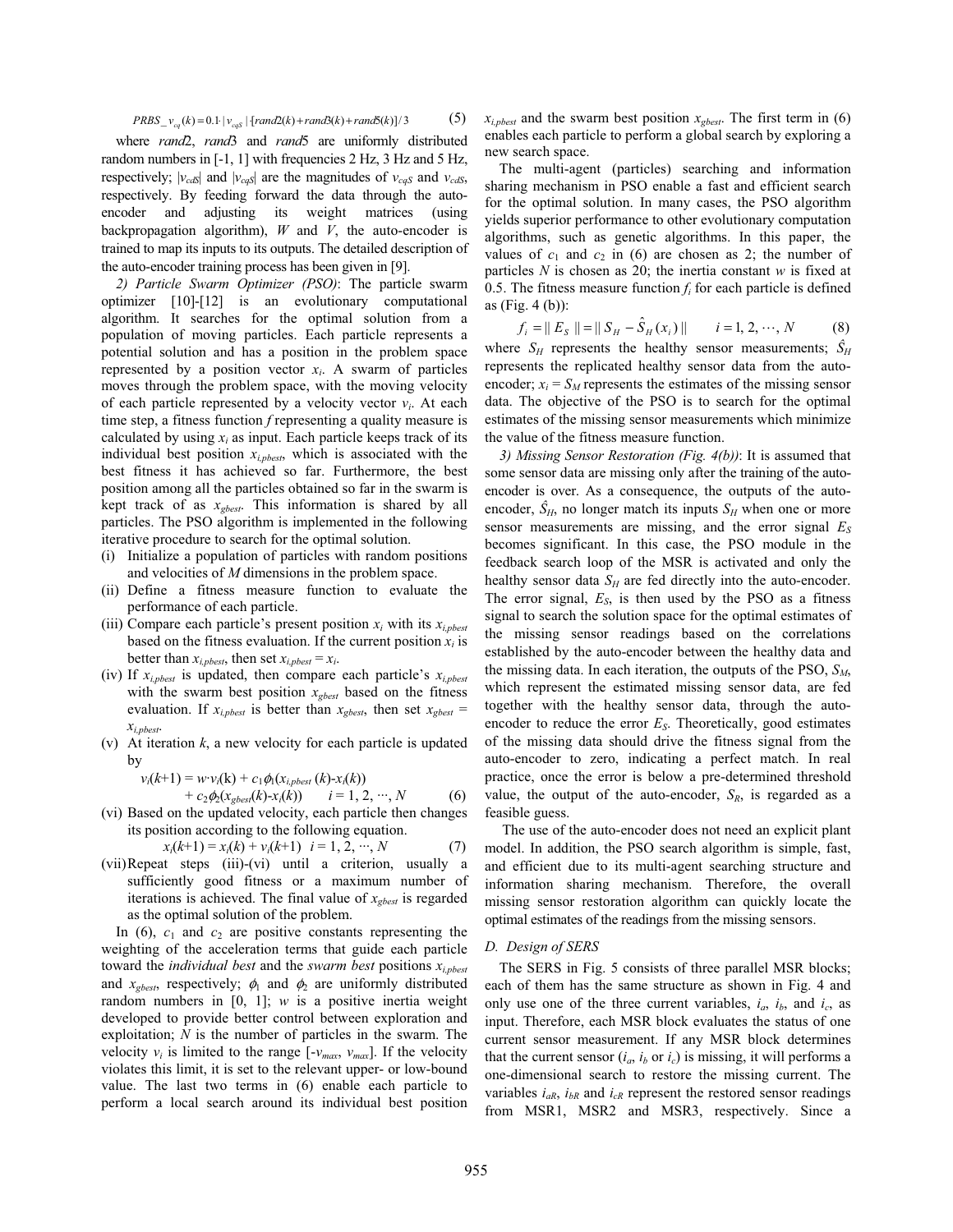necessary condition for the MSR to work is that the number of healthy inputs must equal or exceed the number of degrees of freedom in the hidden layer, in this application, the dimensions of the input, hidden and output layers of three MSR blocks are chosen to be 21-12-21. The output vector of the SERS, *IR*, contains the total restored sensor measurements from all three MSR blocks; but  $I_H$ , contains other healthy sensor readings in the vector *I*.



Fig. 5. Structure of the sensor evaluation and restoration scheme (SERS): *X* =  $[I, V, I_r], I = [i_a, i_b, i_c], V = [v_{ca}, v_{cb}, v_{cc}],$  and  $I_r = [i_{ra}, i_{rb}, i_{rc}].$ 

The entire sensor evaluation and restoration process of the SERS is implemented in two stages: sensor evaluation (stage I) and missing sensor restoration (stage II). In stage I, each MSR evaluates the status of one current measurement  $(i_a, i_b)$  or  $i_c$ ) in its input vector by checking the value of the Euclidean norm of the error signal  $||E_{S}||$  of the auto-encoder as shown in Fig. 4. At normal operating conditions, with a well-trained auto-encoder,  $||E_S||$  should be acceptably small (In real applications, a threshold value can be specified depending on the system properties). If one or more current sensors are missing, the outputs of the corresponding auto-encoders no longer match their inputs and the values of  $||E_S||$  become significant.

Table 1 gives all eight cases of the status of  $i_a$ ,  $i_b$  and  $i_c$ which can be determined in stage I. The positive sign, +, indicates that the value of  $||E_S||$  of the corresponding MSR (MSR1, MSR2 or MSR3) is significant; while the negative sign,  $-$ , indicates that the value of  $||E_S||$  of the corresponding MSR is below a pre-specified threshold value. If the SERS identifies that one or more current sensors are missing, the procedure goes to stage II, in which each MSR block with missing current is activated to restore the missing sensor data. Table 1 shows the restored missing sensor by each MSR in each case during this stage.

TABLE I SENSOR EVALUATION AND MISSING SENSOR RESTORATION

| Case           | Missing               | Stage I: Sensor Evaluation |                  |           | Stage II: Restored Sensors |                  |          |
|----------------|-----------------------|----------------------------|------------------|-----------|----------------------------|------------------|----------|
| No.            | Sensors               | MSR1                       | MSR <sub>2</sub> | MSR3      | MSR1                       | MSR <sub>2</sub> | MSR3     |
| $\Omega$       | none                  |                            |                  |           |                            |                  |          |
|                | $i_a$                 | $^{+}$                     |                  |           | $i_{aR}$                   |                  |          |
| 2              | $i_b$                 |                            | $^{+}$           |           |                            | $i_{bR}$         |          |
| 3              | $i_c$                 |                            |                  | $^{+}$    |                            |                  | $i_{cR}$ |
| $\overline{4}$ | $i_a, i_b$            | $^{+}$                     | $^{+}$           |           | $i_{aR}$                   | $i_{bR}$         |          |
| 5              | $i_b$ , $i_c$         |                            | $^{+}$           | $+$       |                            | $i_{bR}$         | $i_{cR}$ |
| 6              | $i_a, i_c$            | $^{+}$                     |                  | $\ddot{}$ | $i_{aR}$                   |                  | $i_{cR}$ |
|                | $i_a$ , $i_b$ , $i_c$ | $^{+}$                     |                  | $^{+}$    | $i_{aR}$                   | $i_{bR}$         | $i_{cR}$ |

The use of parallel structure to design the SERS is based on the following reasoning. 1) This structure enables the SERS to evaluate the status of the crucial sensor measurements and determine which sensor or sensors are missing, instead of relying on a sensor evaluation scheme in [7] or a sensor monitor in [8]. 2) Each MSR only searches in a onedimensional space to restore one missing sensor reading for any of the seven cases, which is faster than using only one MSR [7], [8] to search in a multi-dimensional space in order to restore multiple missing sensor measurements. 3) The required degree of data redundancy for restoring one missing sensor is lower than that of restoring multiple missing sensors. 4) This structure is simple and three MSR blocks are implemented in parallel to save searching time.

#### IV. SIMULATION RESULTS

The dynamic performance of the proposed FTNC is evaluated at two different operating points by applying threephase short circuit and missing sensor tests.

#### *A. Tests at the Operating Point Where Controllers are Designed*

The RBFNC is trained and the CONVC is tuned at a specific operating condition (called OP-I), where the generator operates with a pre-fault rotor angle of 42.6° . A three-phase short circuit is applied to the receiving end of line 2 at  $t = 15$  s and 100 ms thereafter, line 2 is cleared out from the system. Three missing sensor tests are then applied from  $t = 15.1$  s during this post-fault transient state: 1) Case  $I - i<sub>b</sub>$  missing; 2) Case II –  $i_b$  and  $i_c$  missing; 3) Case III –  $i_a$ ,  $i_b$  and  $i_c$  missing.

Figures 6, 7 and 8 show the results of the rotor angle  $\delta$  for Cases I, II and III, respectively. These results show that the damping control of the FTNC is more efficient than that of the CONVC during the post-fault transient state. During the first swing after the fault is applied, the FTNC is already providing significant damping compared to that provided by the CONVC. By continuously training the RBFNI and the RBFNC, the FTNC drives the plant successfully and quickly to a new operating point with a rotor angle  $\delta = 46.3^{\circ}$  at the steady state. Moreover, comparing the curves by FTNC with and without missing sensors, the transient performance of the FTNC only degrades slightly due to missing sensor data. However, comparing the curves CONVC and the curves FTNC with missing sensor or sensors, the transient



Fig. 6. A 100 ms three-phase short circuit at 15.0 s at OP-I; Case I - *ib* missing from 15.1 s.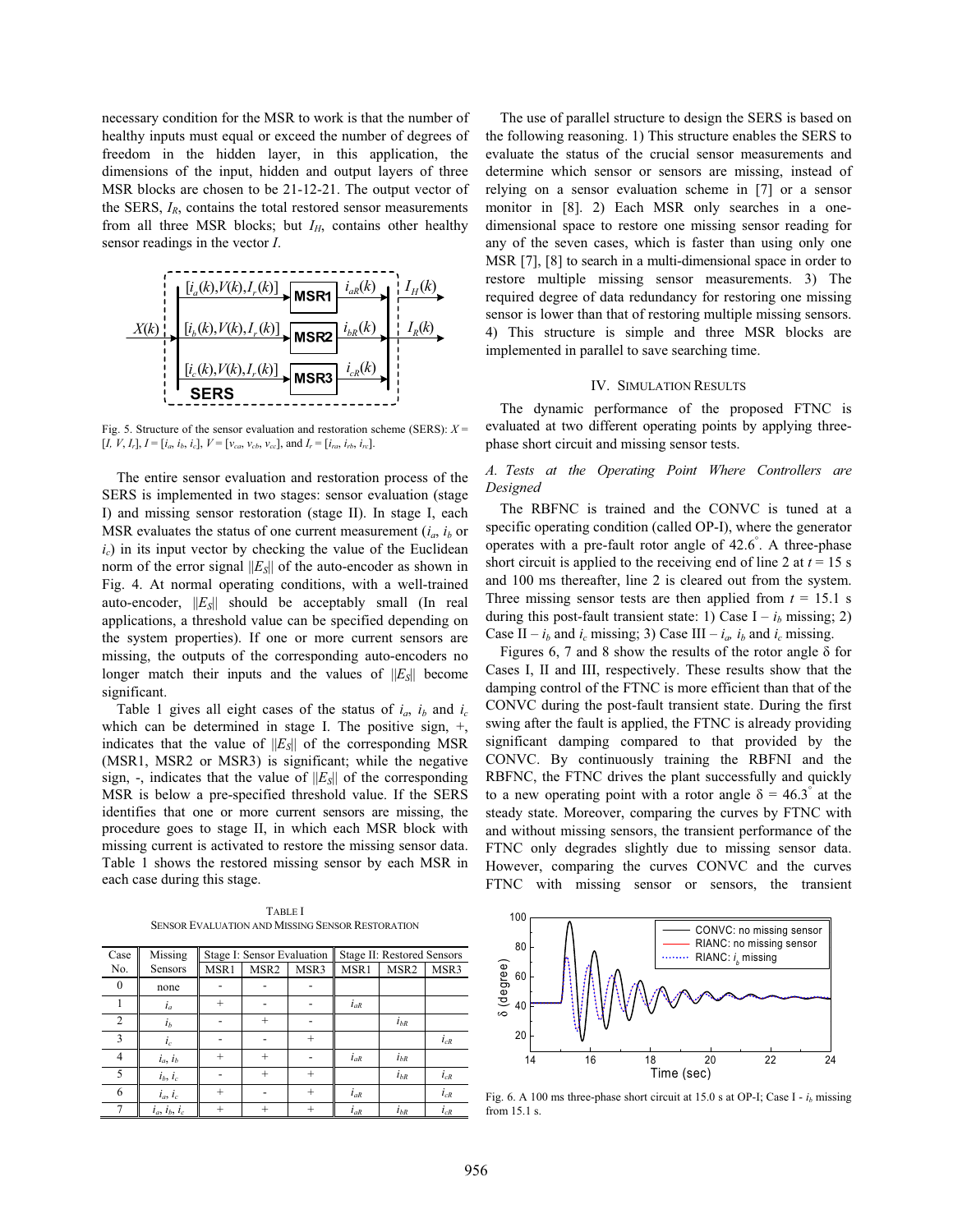

Fig. 7. A 100 ms three-phase short circuit at 15.0 s at OP-I; Case II - *ib* and *ic* missing from 15.1 s.



Fig. 8. A 100 ms three-phase short circuit at 15.0 s at OP-I; Case III - *ia*, *ib* and *ic* missing from 15.1 s.

performances of the FTNC with missing sensor measurements are still better than those of the CONVC used by the SSSC without any missing sensor. In this sense, the proposed FTNC provides a fault tolerant robust control for the SSSC.

#### *B. Tests at a Different Operating Point*

The transient performance of the FTNC is now re-evaluated at a different operating point (OP-II), where the pre-fault rotor angle of the generator changes to  $50.1^{\degree}$ ; line 1 is now open during this entire test. The parameters of the controllers are the same as those used in the test at OP-I, *i*.*e*., the RBFNC has not been trained and the CONVC has not been tuned for OP-II; but the SERS has been trained for this operating point. A 100 ms three-phase short circuit is applied to the receiving end of line 2 at  $t = 15$  s. Again, three missing sensor tests same as those in the previous subsection are applied during this postfault transient state.

Figures 9, 10 and 11 show the results of the rotor angle  $\delta$ for Cases I, II and III, respectively. These results indicate that the CONVC fails to drive the system back to the steady state after this large disturbance. However, the FTNC still provides the efficient control even if there are sensors missing or not. These results prove that the proposed FTNC provides improved transient performance over the CONVC and a faulttolerant control for the SSSC over a wide range of operating conditions.

Under balanced operation, missing one sensor might be simply restored using the relationship  $i_a + i_b + i_c = 0$ . However, the use of SERS is still necessary because it identifies which sensor is missing. This can not be achieved by only using that relationship. Moreover, power systems might experience unbalanced operations. In this case, the

relationship above cannot be used to restore the missing sensor. The use of the SERS to identify and restore the missing sensors under unbalanced operating condition has been discussed and the simulation results have been given in [9].



Fig. 9. A 100 ms three-phase short circuit at 15.0 s at OP-II; Case I -  $i<sub>b</sub>$  missing from 15.1 s.



Fig. 10. A 100 ms three-phase short circuit at 15.0 s at OP-II; Case II - *ib* and *ic* missing from 15.1 s.



Fig. 11. A 100 ms three-phase short circuit at 15.0 s at OP-II; Case III -  $i_a$ ,  $i_b$ and *ic* missing from 15.1 s.

#### V. CONCLUSION

This paper has proposed a fault-tolerant indirect adaptive neuro-controller (FTNC) for the internal control of an SSSC, which combines a suitably designed sensor evaluation and (missing sensor) restoration scheme (SERS), a RBF neuroidentifier (RBFNI) and a RBF neuro-contrroller (RBFNC). The SERS is designed using the auto-associative neural networks (auto-encoder) and the particle swarm optimizer (PSO). This FTNC is able to provide efficient control to the SSSC when some crucial sensor measurements are unavailable.

Simulation studies are carried out at two operating conditions for the CONVC and the FTNC without any missing sensor, as well as for the FTNC with single and